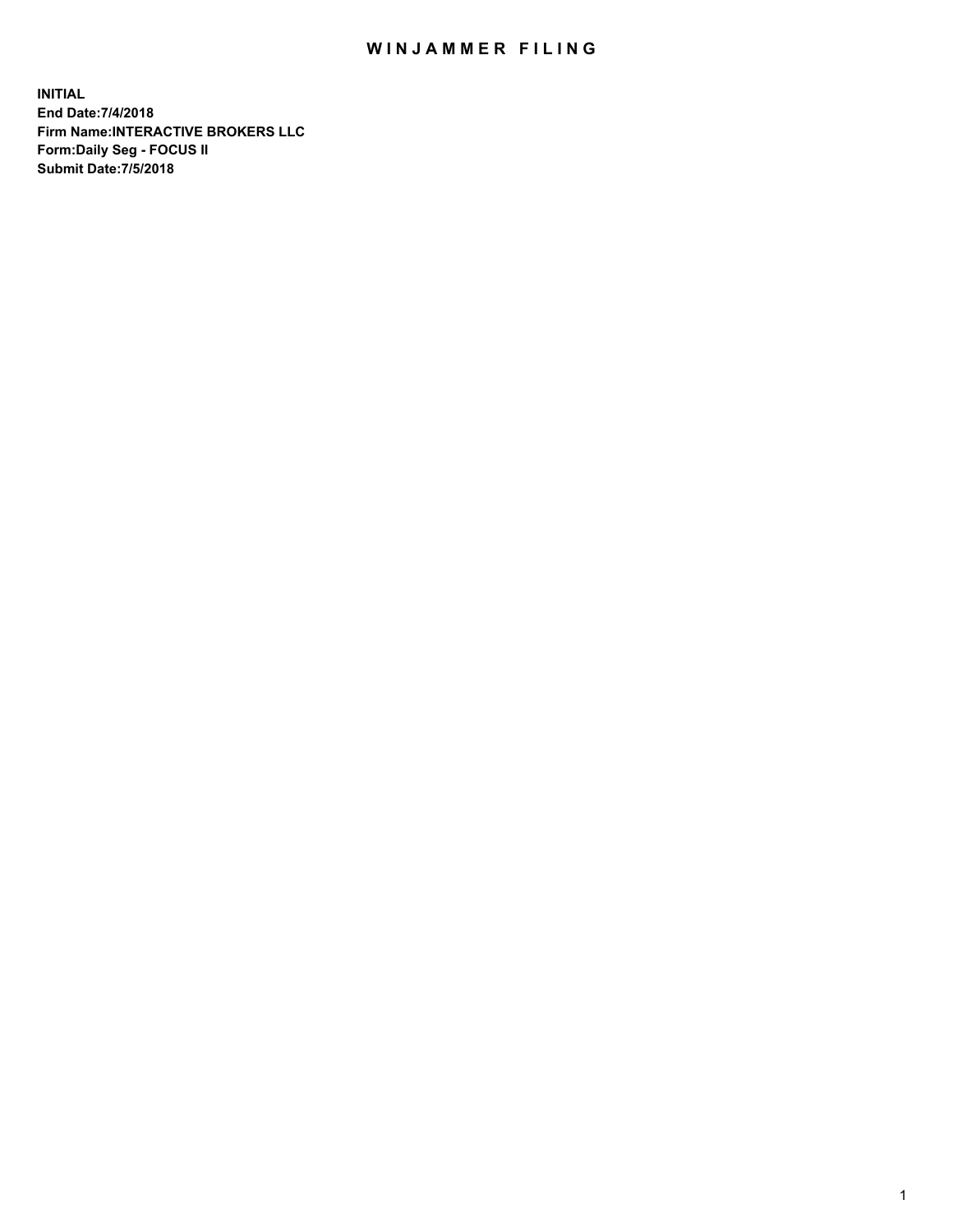**INITIAL End Date:7/4/2018 Firm Name:INTERACTIVE BROKERS LLC Form:Daily Seg - FOCUS II Submit Date:7/5/2018 Daily Segregation - Cover Page**

| Name of Company                                                                                                                                                                                                                                                                                                                | <b>INTERACTIVE BROKERS LLC</b>                                                      |
|--------------------------------------------------------------------------------------------------------------------------------------------------------------------------------------------------------------------------------------------------------------------------------------------------------------------------------|-------------------------------------------------------------------------------------|
| <b>Contact Name</b>                                                                                                                                                                                                                                                                                                            | James Menicucci                                                                     |
| <b>Contact Phone Number</b>                                                                                                                                                                                                                                                                                                    | 203-618-8085                                                                        |
| <b>Contact Email Address</b>                                                                                                                                                                                                                                                                                                   | jmenicucci@interactivebrokers.c<br>om                                               |
| FCM's Customer Segregated Funds Residual Interest Target (choose one):<br>a. Minimum dollar amount: ; or<br>b. Minimum percentage of customer segregated funds required:% ; or<br>c. Dollar amount range between: and; or<br>d. Percentage range of customer segregated funds required between:% and%.                         | $\overline{\mathbf{0}}$<br>$\overline{\mathbf{0}}$<br>155,000,000 245,000,000<br>00 |
| FCM's Customer Secured Amount Funds Residual Interest Target (choose one):<br>a. Minimum dollar amount: ; or<br>b. Minimum percentage of customer secured funds required:%; or<br>c. Dollar amount range between: and; or<br>d. Percentage range of customer secured funds required between:% and%.                            | $\overline{\mathbf{0}}$<br>0<br>80,000,000 120,000,000<br>00                        |
| FCM's Cleared Swaps Customer Collateral Residual Interest Target (choose one):<br>a. Minimum dollar amount: ; or<br>b. Minimum percentage of cleared swaps customer collateral required:% ; or<br>c. Dollar amount range between: and; or<br>d. Percentage range of cleared swaps customer collateral required between:% and%. | <u>0</u><br><u>0</u><br>0 <sub>0</sub><br>0 <sub>0</sub>                            |

Attach supporting documents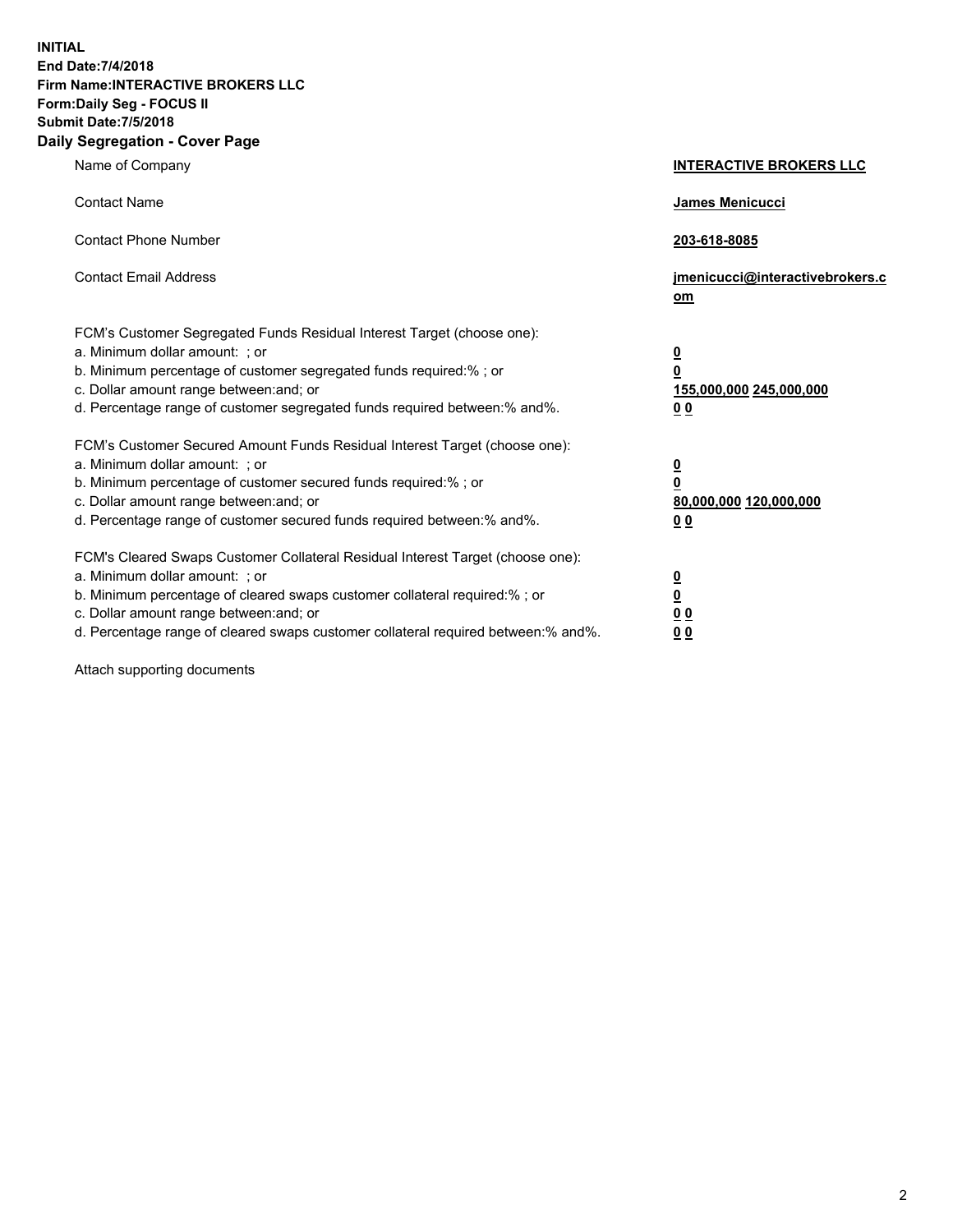## **INITIAL End Date:7/4/2018 Firm Name:INTERACTIVE BROKERS LLC Form:Daily Seg - FOCUS II Submit Date:7/5/2018 Daily Segregation - Secured Amounts**

|          | Foreign Futures and Foreign Options Secured Amounts                                                                                  |                                        |
|----------|--------------------------------------------------------------------------------------------------------------------------------------|----------------------------------------|
|          | Amount required to be set aside pursuant to law, rule or regulation of a foreign                                                     | $0$ [7305]                             |
|          | government or a rule of a self-regulatory organization authorized thereunder                                                         |                                        |
| 1.       | Net ledger balance - Foreign Futures and Foreign Option Trading - All Customers                                                      |                                        |
|          | A. Cash                                                                                                                              | 449,769,262 [7315]                     |
|          | B. Securities (at market)                                                                                                            | $0$ [7317]                             |
| 2.       | Net unrealized profit (loss) in open futures contracts traded on a foreign board of trade                                            | -15,828,927 [7325]                     |
| 3.       | Exchange traded options                                                                                                              |                                        |
|          | a. Market value of open option contracts purchased on a foreign board of trade                                                       | 372,126 [7335]                         |
|          | b. Market value of open contracts granted (sold) on a foreign board of trade                                                         | -46,266 [7337]                         |
| 4.       | Net equity (deficit) (add lines 1. 2. and 3.)                                                                                        | 434,266,195 [7345]                     |
| 5.       | Account liquidating to a deficit and account with a debit balances - gross amount                                                    | 4,092 [7351]                           |
|          | Less: amount offset by customer owned securities                                                                                     | 0 [7352] 4,092 [7354]                  |
| 6.       | Amount required to be set aside as the secured amount - Net Liquidating Equity                                                       | 434,270,287 [7355]                     |
|          | Method (add lines 4 and 5)                                                                                                           |                                        |
| 7.       | Greater of amount required to be set aside pursuant to foreign jurisdiction (above) or line                                          | 434,270,287 [7360]                     |
|          | 6.                                                                                                                                   |                                        |
|          | FUNDS DEPOSITED IN SEPARATE REGULATION 30.7 ACCOUNTS                                                                                 |                                        |
| 1.       | Cash in banks                                                                                                                        |                                        |
|          | A. Banks located in the United States                                                                                                | 61,739,855 [7500]                      |
|          | B. Other banks qualified under Regulation 30.7                                                                                       | 0 [7520] 61,739,855 [7530]             |
| 2.       | Securities                                                                                                                           |                                        |
|          | A. In safekeeping with banks located in the United States                                                                            | 371,818,865 [7540]                     |
|          | B. In safekeeping with other banks qualified under Regulation 30.7                                                                   | 0 [7560] 371,818,865 [7570]            |
| 3.       | Equities with registered futures commission merchants                                                                                |                                        |
|          | A. Cash                                                                                                                              | $0$ [7580]                             |
|          | <b>B.</b> Securities                                                                                                                 | $0$ [7590]                             |
|          | C. Unrealized gain (loss) on open futures contracts                                                                                  | $0$ [7600]                             |
|          | D. Value of long option contracts                                                                                                    | $0$ [7610]                             |
|          | E. Value of short option contracts                                                                                                   | 0 [7615] 0 [7620]                      |
| 4.       | Amounts held by clearing organizations of foreign boards of trade                                                                    |                                        |
|          | A. Cash                                                                                                                              | $0$ [7640]                             |
|          | <b>B.</b> Securities                                                                                                                 | $0$ [7650]                             |
|          | C. Amount due to (from) clearing organization - daily variation                                                                      | $0$ [7660]                             |
|          | D. Value of long option contracts                                                                                                    | $0$ [7670]                             |
|          | E. Value of short option contracts                                                                                                   | 0 [7675] 0 [7680]                      |
| 5.       | Amounts held by members of foreign boards of trade                                                                                   |                                        |
|          | A. Cash                                                                                                                              | 130,108,513 [7700]                     |
|          | <b>B.</b> Securities                                                                                                                 | $0$ [7710]                             |
|          | C. Unrealized gain (loss) on open futures contracts                                                                                  | <mark>-7,205,575</mark> [7720]         |
|          | D. Value of long option contracts                                                                                                    | 372,126 [7730]                         |
|          | E. Value of short option contracts                                                                                                   | -46,266 [7735] 123,228,798 [7740]      |
| 6.       | Amounts with other depositories designated by a foreign board of trade                                                               | $0$ [7760]                             |
| 7.       | Segregated funds on hand                                                                                                             | $0$ [7765]                             |
| 8.<br>9. | Total funds in separate section 30.7 accounts<br>Excess (deficiency) Set Aside for Secured Amount (subtract line 7 Secured Statement | 556,787,518 [7770]                     |
|          |                                                                                                                                      | 122,517,231 [7380]                     |
| 10.      | Page 1 from Line 8)<br>Management Target Amount for Excess funds in separate section 30.7 accounts                                   |                                        |
| 11.      | Excess (deficiency) funds in separate 30.7 accounts over (under) Management Target                                                   | 80,000,000 [7780]<br>42,517,231 [7785] |
|          |                                                                                                                                      |                                        |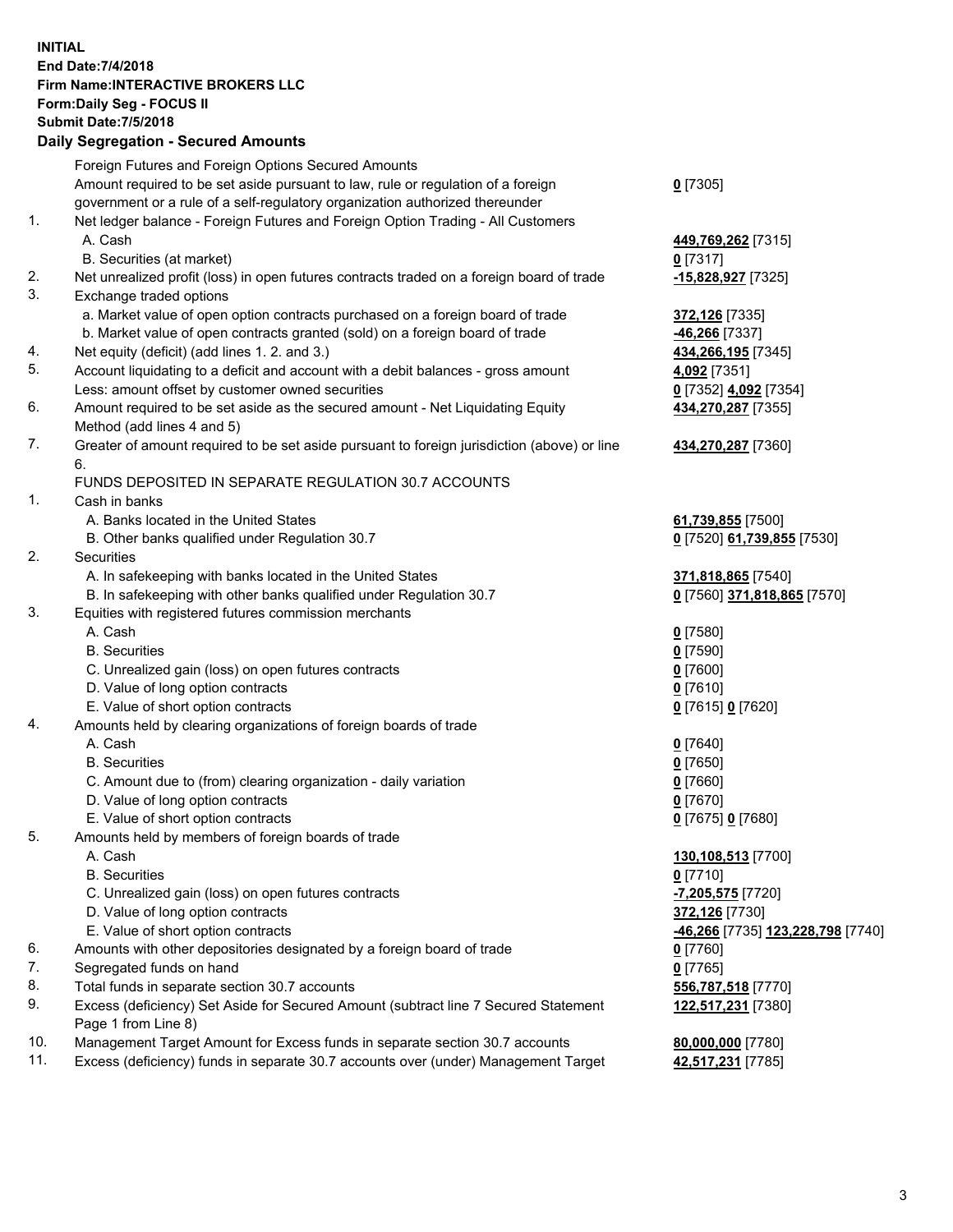**INITIAL End Date:7/4/2018 Firm Name:INTERACTIVE BROKERS LLC Form:Daily Seg - FOCUS II Submit Date:7/5/2018 Daily Segregation - Segregation Statement** SEGREGATION REQUIREMENTS(Section 4d(2) of the CEAct) 1. Net ledger balance A. Cash **4,009,511,835** [7010] B. Securities (at market) **0** [7020] 2. Net unrealized profit (loss) in open futures contracts traded on a contract market **2,254,965** [7030] 3. Exchange traded options A. Add market value of open option contracts purchased on a contract market **248,988,233** [7032] B. Deduct market value of open option contracts granted (sold) on a contract market **-233,653,351** [7033] 4. Net equity (deficit) (add lines 1, 2 and 3) **4,027,101,682** [7040] 5. Accounts liquidating to a deficit and accounts with debit balances - gross amount **162,400** [7045] Less: amount offset by customer securities **0** [7047] **162,400** [7050] 6. Amount required to be segregated (add lines 4 and 5) **4,027,264,082** [7060] FUNDS IN SEGREGATED ACCOUNTS 7. Deposited in segregated funds bank accounts A. Cash **504,143,231** [7070] B. Securities representing investments of customers' funds (at market) **2,599,272,980** [7080] C. Securities held for particular customers or option customers in lieu of cash (at market) **0** [7090] 8. Margins on deposit with derivatives clearing organizations of contract markets A. Cash **18,477,636** [7100] B. Securities representing investments of customers' funds (at market) **1,106,648,156** [7110] C. Securities held for particular customers or option customers in lieu of cash (at market) **0** [7120] 9. Net settlement from (to) derivatives clearing organizations of contract markets **605,583** [7130] 10. Exchange traded options A. Value of open long option contracts **248,893,602** [7132] B. Value of open short option contracts **-233,647,898** [7133] 11. Net equities with other FCMs A. Net liquidating equity **0** [7140] B. Securities representing investments of customers' funds (at market) **0** [7160] C. Securities held for particular customers or option customers in lieu of cash (at market) **0** [7170] 12. Segregated funds on hand **0** [7150] 13. Total amount in segregation (add lines 7 through 12) **4,244,393,290** [7180] 14. Excess (deficiency) funds in segregation (subtract line 6 from line 13) **217,129,208** [7190] 15. Management Target Amount for Excess funds in segregation **155,000,000** [7194] **62,129,208** [7198]

16. Excess (deficiency) funds in segregation over (under) Management Target Amount Excess